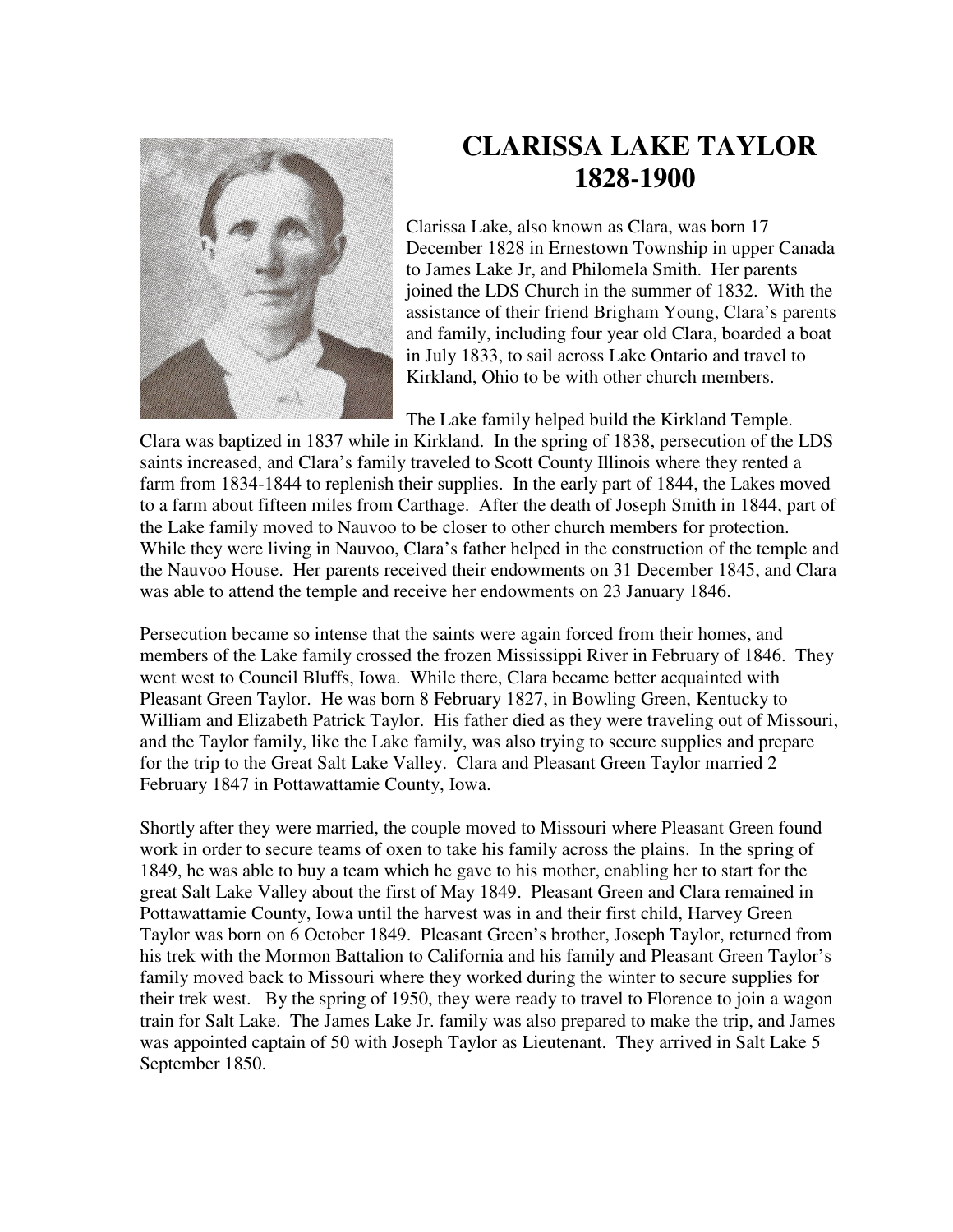Pleasant Green and Clara Taylor went north from Salt Lake and made their first home at "Hayte" (Haight) Creek in Kaysville, Davis County where their son Levi James Taylor was born 20 May 1851. Joseph Taylor also settled in Kaysville where his wife, Mary, died leaving him with four small children. Joseph married Clara's sister, the widow Jane Lake Ordway. In the fall of 1851, Clara and Pleasant Green Taylor moved to Harrisville where they built a home and farmed the Urban Stuart claim along the Four Mile Creek. Clara became seriously ill following the birth of their third son, Alfred William Taylor. She remained frail and weak for some time, and Mary Eliza Shurtleff came into their home to assist in the care of the family. Clara gave consent for Pleasant Green to marry Mary Eliza Shurtleff as his second wife. They were married 5 July 1853.

Due to Indian problems in 1853, the settlers moved into Bingham's Fort where they remained until 1856. During this time, the men would farm their land while holding their guns ready for what might come. At night returned to the fort.

Pleasant Green was called to serve in the Salmon River Indian Mission in April 1855, leaving his wives to manage through the difficult winter of 1855-56. Pleasant Green and other men of the mission were able to make several trips back to their homes to deliver mail and get supplies. On one of these return visits, 6 April 1857, Pleasant Green took a third wife, Jane Narcissus Shurtleff, a sister of Mary Eliza. The two girls were daughters of Luman Andrus and Eunice Baggs Gaylord Shurtleff. Pleasant Green and his third wife Jane returned to the Salmon River Mission in Idaho.

On 31 March 1858, Clara Lake Taylor's brother, William Bailey Lake, who was also serving in the Salmon River Mission, was returning with nine other men to bring mail and a message to Brigham Young when they were attacked by Indians. William Bailey was killed. His body was returned to his home in North Ogden for burial. Pleasant Green and Jane returned to Harrisville and arrived as Clara, Mary Eliza, and other saints of Weber County were evacuating to Utah County because of the approach of Johnston's Army.

While the Taylors were in Utah County, President Young inquired of Pleasant Green about his sister-in-law, the widow of William Bailey Lake. Brigham Young told Pleasant Green that he should marry her, and take care of Bailey's family. So Clara again welcomed another wife into her family on, and on 20 June 1858 Pleasant Green Taylor and Sarah Jane Marler Lake were married in Provo by Brigham Young.

At first the four wives lived in log houses but later they had comfortable brick homes. Clara and Mary Eliza lived in one home (1264 North Harrisville Road), and Jane and Sara Jane lived in another across the street (1225 North Harrisville Road). Clara supported her husband Pleasant Green as he served about eighteen years as the first Bishop of the Harrisville Ward and then as Patriarch of Weber Stake.

Clara Lake Taylor was the mother of eleven children, Harvey Green, Levi James, Alfred